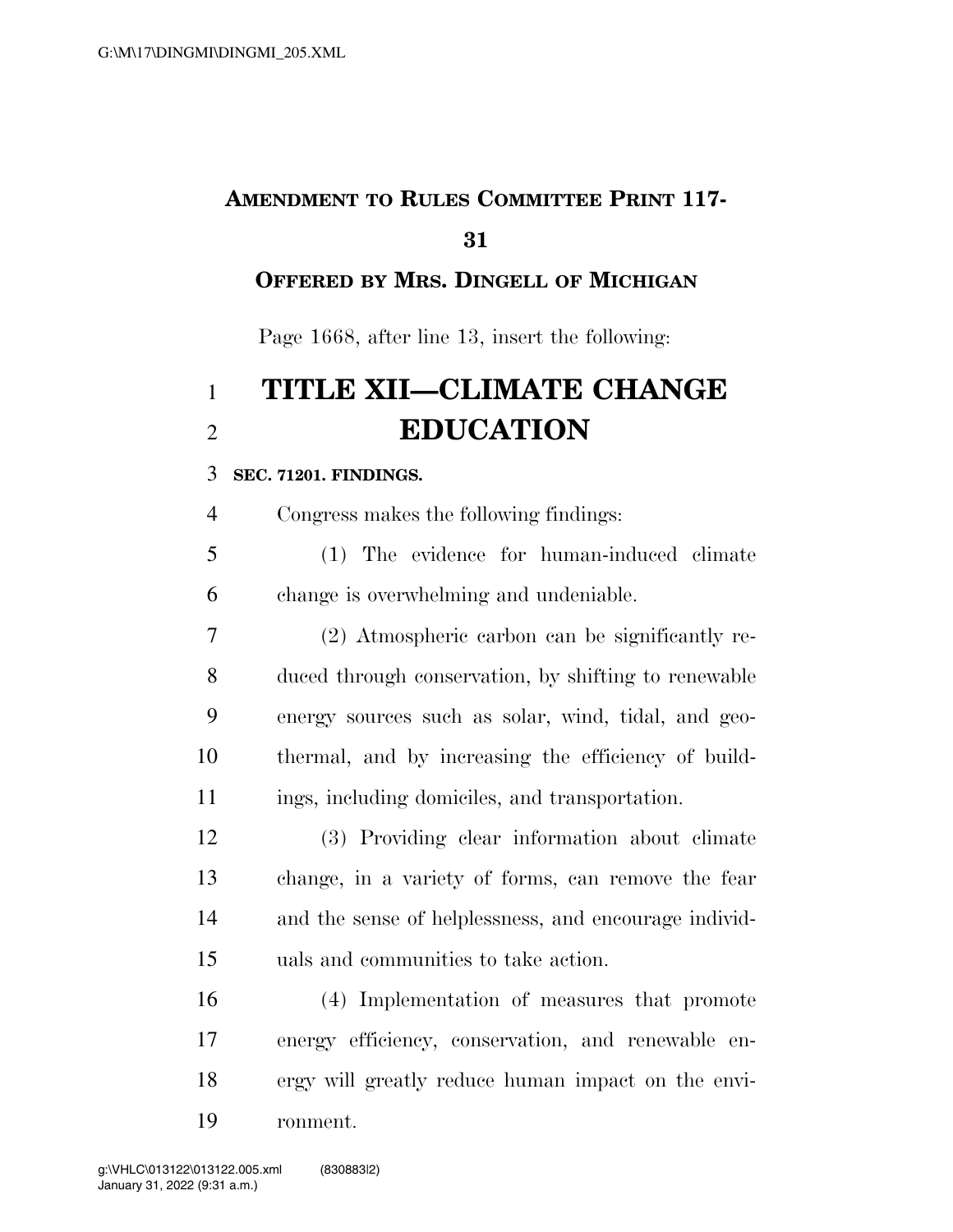$\mathfrak{D}$ 

 (5) Informing people of new technologies and programs as they become available will ensure max- imum understanding and maximum effect of those measures.

 (6) More than 3,000,000 students graduate from high schools and colleges in the United States each year, armed with attitudes, skills, and knowl-edge about the climate that inform their actions.

 (7) The effect on the climate, positive or nega- tive, of each of those 3,000,000 students lasts be-yond a lifetime.

 (8) Those students need to be prepared to im- plement changes in professional and personal prac- tices, to support and help develop new technology and policy, and to address the coming social and economic challenges and opportunities arising from a changing climate.

 (9) It has been demonstrated that the people of the United States overwhelmingly support teaching students about the causes, consequences, and poten- tial solutions to climate change in all 50 States and more than 3,000 counties across the United States. 23 (10) Only 30 percent of middle school and 45 percent of high school science teachers understand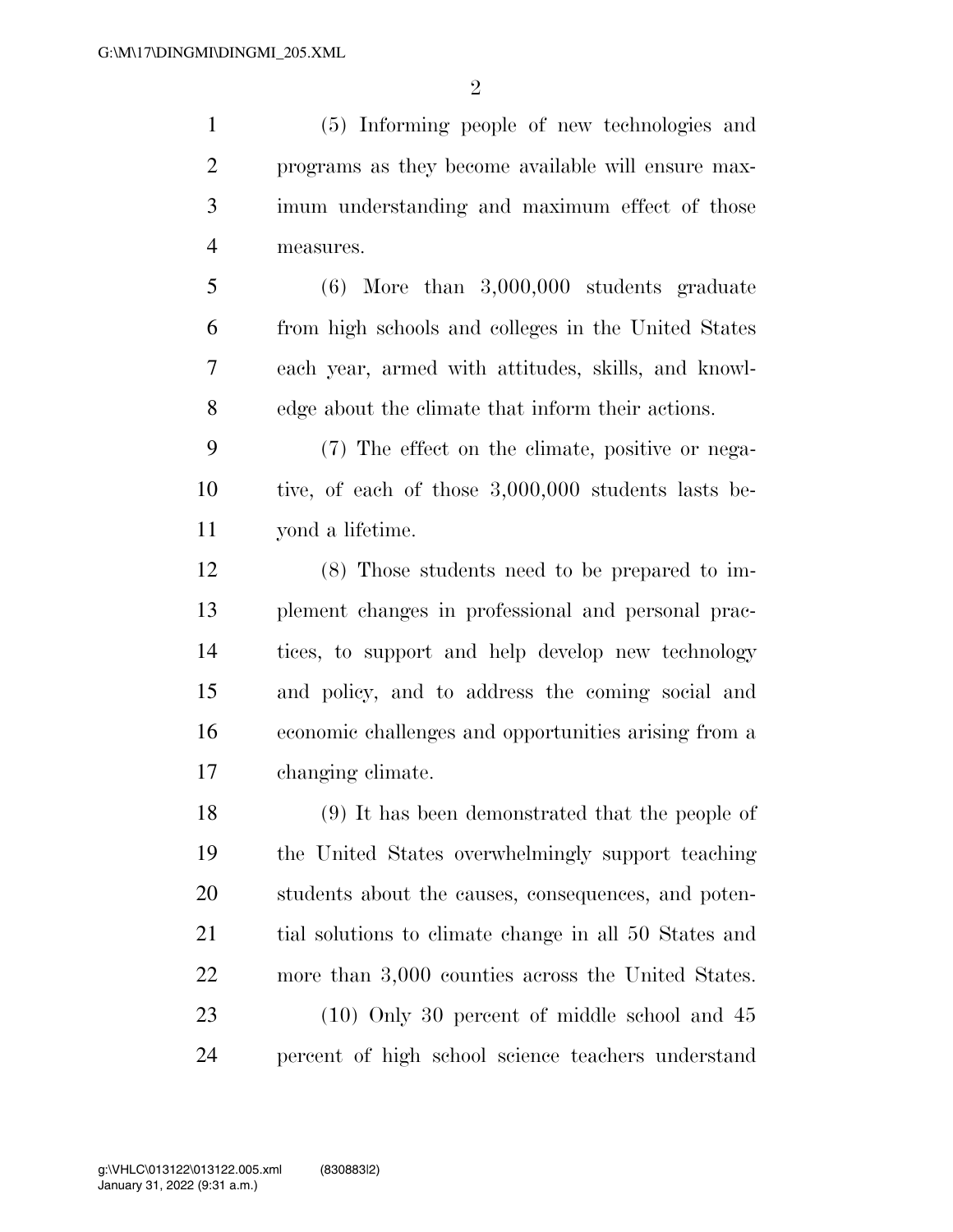the extent of the scientific consensus on climate change.

#### **SEC. 71202. DEFINITIONS.**

In this title:

 (1) ADMINISTRATOR.—The term ''Adminis- trator'' means the Administrator of the National Oceanic and Atmospheric Administration.

 (2) CLIMATE CHANGE EDUCATION.—The term ''climate change education'' means nonformal and formal interdisciplinary learning at all age levels about—

 (A) climate change, climate adaptation and mitigation, climate resilience, and climate jus-tice; and

 (B) the effects of climate change, climate adaptation and mitigation, climate resilience, and climate justice on the environmental, en- ergy, social, and economic systems of the United States.

 (3) CLIMATE LITERACY.—The term ''climate 21 literacy'' means competence or knowledge of climate change, its causes and impacts, and the technical, scientific, economic, and social dynamics of prom-ising solutions.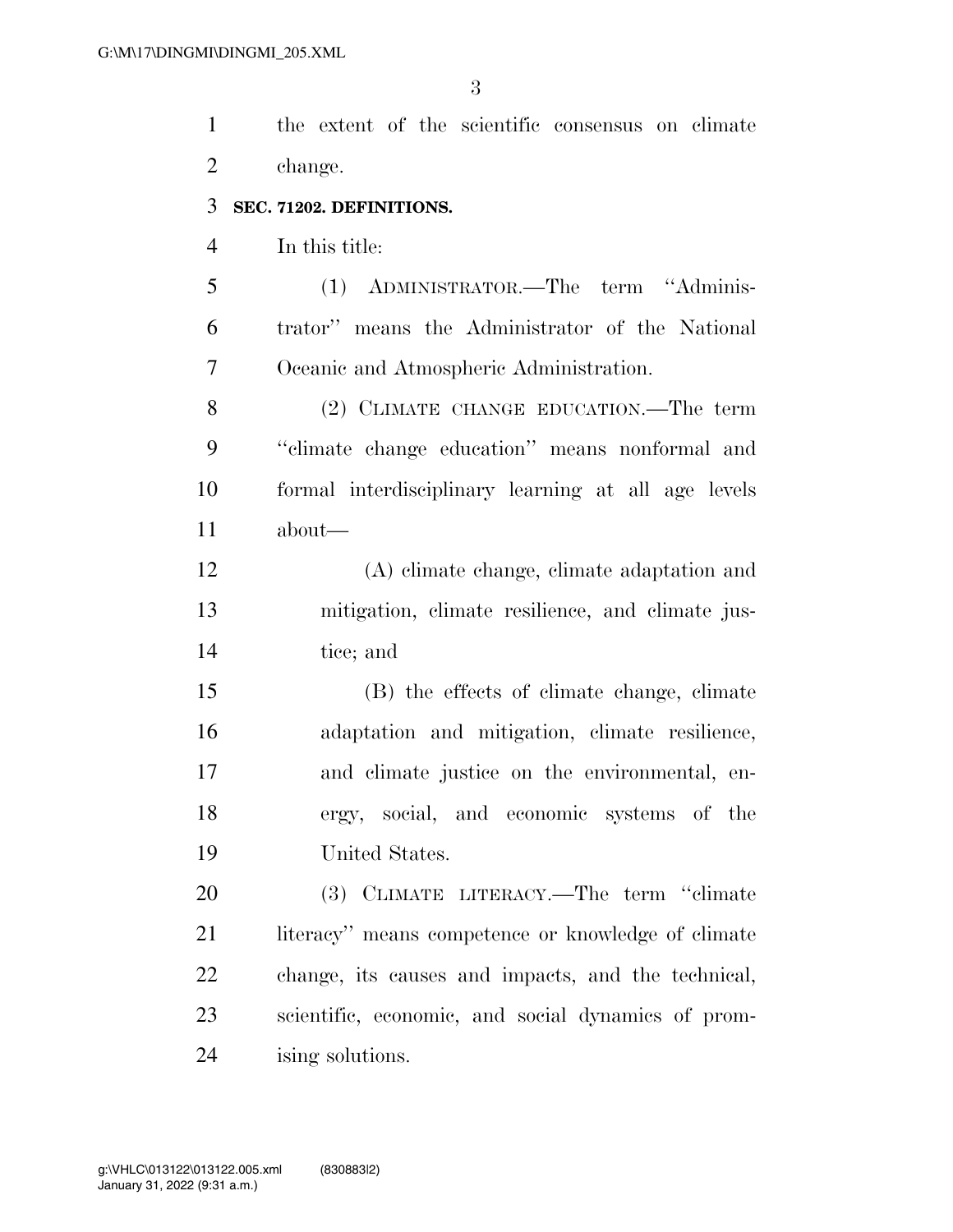(4) CLIMATE JUSTICE.—The term ''climate jus- tice'' means the fair treatment and meaningful in- volvement of all people, regardless of race, color, cul- ture, national origin, or income, with respect to the development, implementation, and enforcement of policies and projects to ensure that each person en- joys the same degree of protection from the adverse effects of climate change.

 (5) ENVIRONMENTAL JUSTICE.—The term ''en- vironmental justice'' means the fair treatment and meaningful involvement of all people, regardless of race, color, culture, national origin, or income, with respect to the development, implementation, and en- forcement of environmental laws, regulations, and policies to ensure that each person enjoys—

 (A) the same degree of protection from en-vironmental and health hazards; and

 (B) equal access to any Federal agency ac- tion on environmental justice issues in order to have a healthy environment in which to live, learn, work, and recreate.

 (6) ENVIRONMENTAL JUSTICE COMMUNITY.— The term ''environmental justice community'' means a community with significant representation of com-munities of color, low-income communities, or Tribal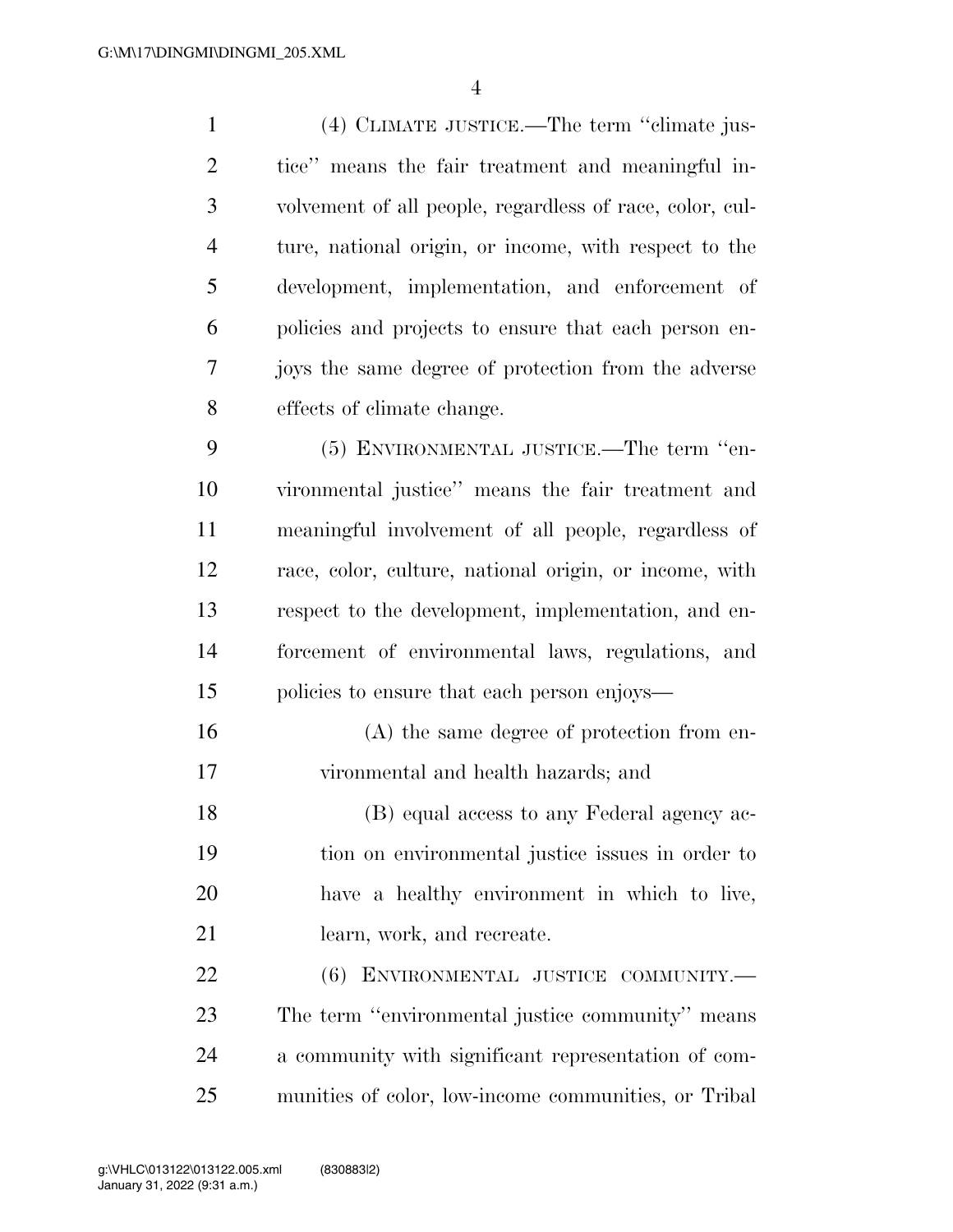and indigenous communities that experiences, or is at risk of experiencing, higher or more adverse human health or environmental effects as compared to other communities.

 (7) GREEN ECONOMY.—The term ''green econ- omy'' means an economy that results in improved human and economic well-being and social equity by significantly reducing environmental risks and eco-logical scarcities.

 (8) INSTITUTION OF HIGHER EDUCATION.—The term ''institution of higher education'' has the meaning given the term in section 101 of the Higher Education Act of 1965 (20 U.S.C. 1001).

 (9) LOCAL EDUCATIONAL AGENCY; STATE EDU- CATIONAL AGENCY.—The terms ''local educational agency'' and ''State educational agency'' have the meanings given those terms in section 8101 of the Elementary and Secondary Education Act of 1965 19 (20 U.S.C. 7801).

 (10) NONFORMAL.—The term ''nonformal'' means, with respect to learning, out-of-school edu- cational programming carried out by nonprofit orga-nizations and public agencies.

 (11) NONPROFIT ORGANIZATION.—The term ''nonprofit organization'' means an organization de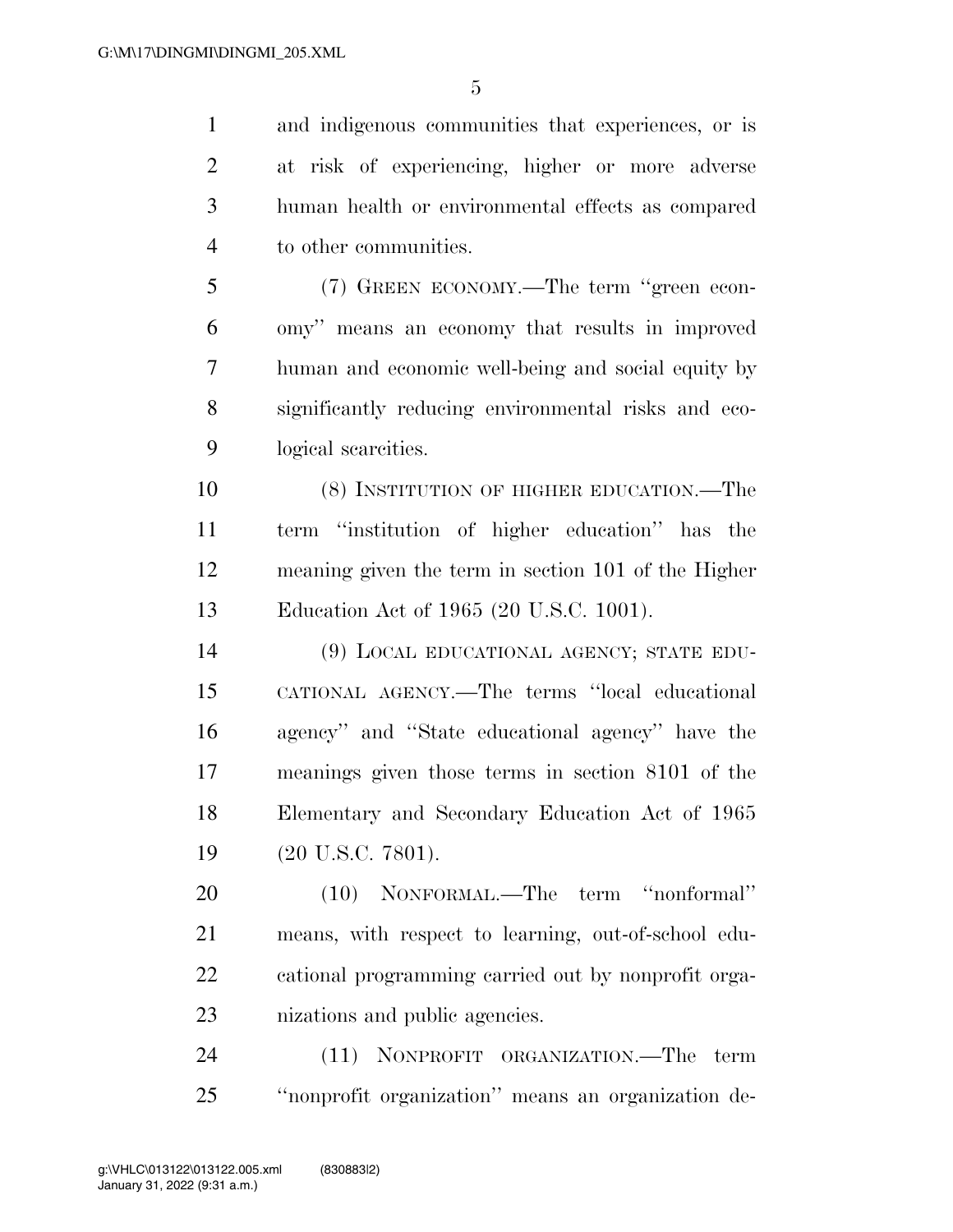scribed in section 501(c)(3) of the Internal Revenue Code of 1986 and exempt from taxation under  $3 \qquad 501(a)$  of that Code.

#### **SEC. 71203. CLIMATE CHANGE EDUCATION PROGRAM.**

 The Administrator shall establish a Climate Change Education Program to—

 (1) increase the climate literacy of the United States by broadening the understanding of climate change, including possible long-term and short-term consequences, disproportionate impacts of those con-sequences, and potential solutions;

 (2) apply the latest scientific and technological discoveries, including through the use of the sci- entific assets of the Administration, to provide for- mal and nonformal learning opportunities to individ- uals of all ages, including individuals of diverse cul-tural and linguistic backgrounds; and

 (3) emphasize actionable information to help people understand and promote implementation of new technologies, programs, and incentives related to climate change, climate adaptation and mitiga- tion, climate resilience, climate justice, and environ-mental justice.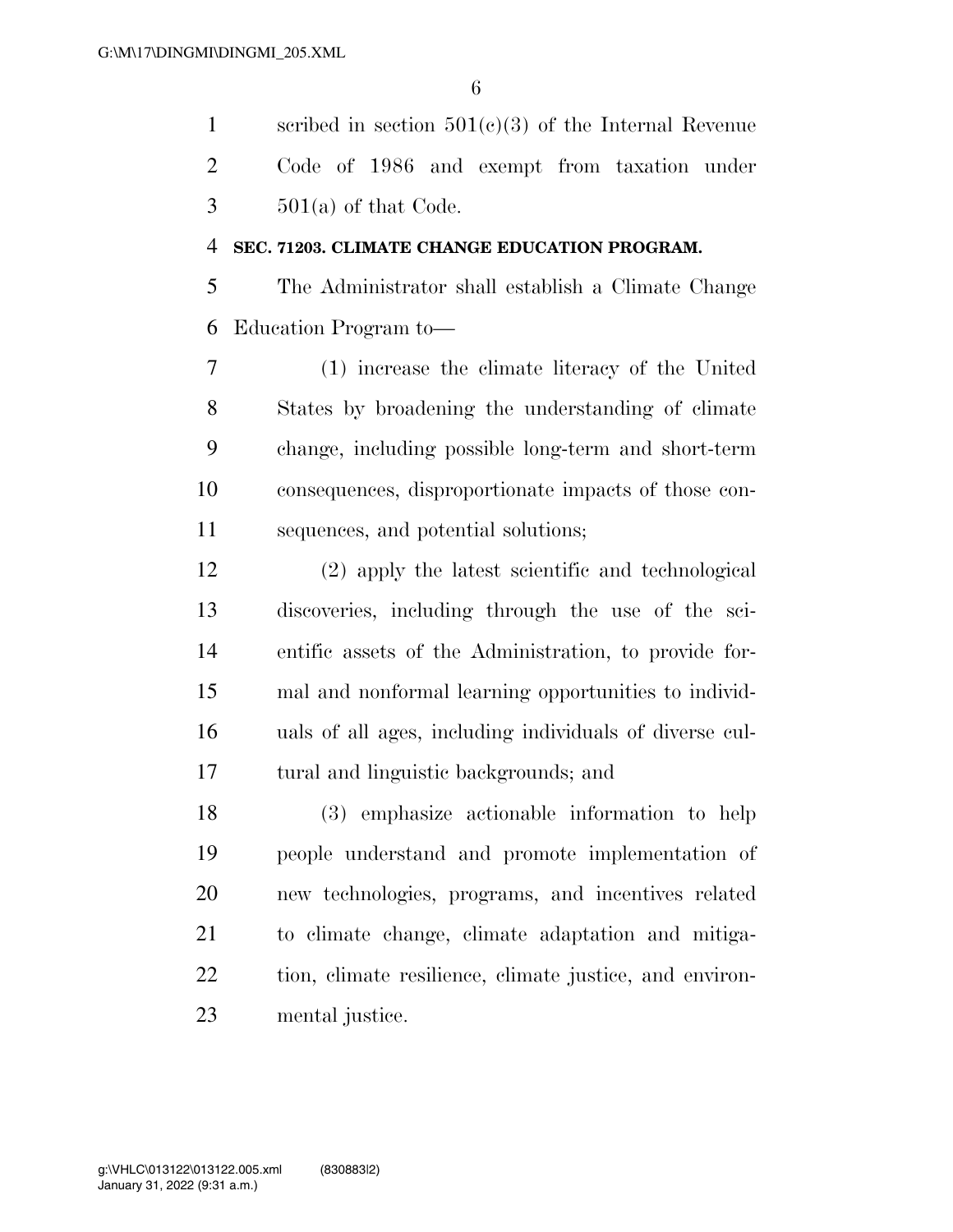#### **SEC. 71204. GRANT PROGRAM.**

 (a) IN GENERAL.—As part of the Climate Change Education Program established under section 71203, the Administrator shall establish a program to make grants to the following:

- (1) State educational agencies, in partnership with local educational agencies and local nonprofit organizations, for the implementation of aspects of State climate literacy plans for grades 4 through 12 formal and informal climate change education that—
- (A) are aligned with State education standards;
- (B) ensure that students graduate from high school with climate literacy; and
- (C) include at least 1 of the following:
- (i) Relevant teacher training and pro-fessional development.
- (ii) Creation of applied learning project-based models, such as models mak-21 ing optimum use of green features im- provements to school facilities, such as en- ergy systems, lighting systems, water man- agement, waste management, and school grounds improvements.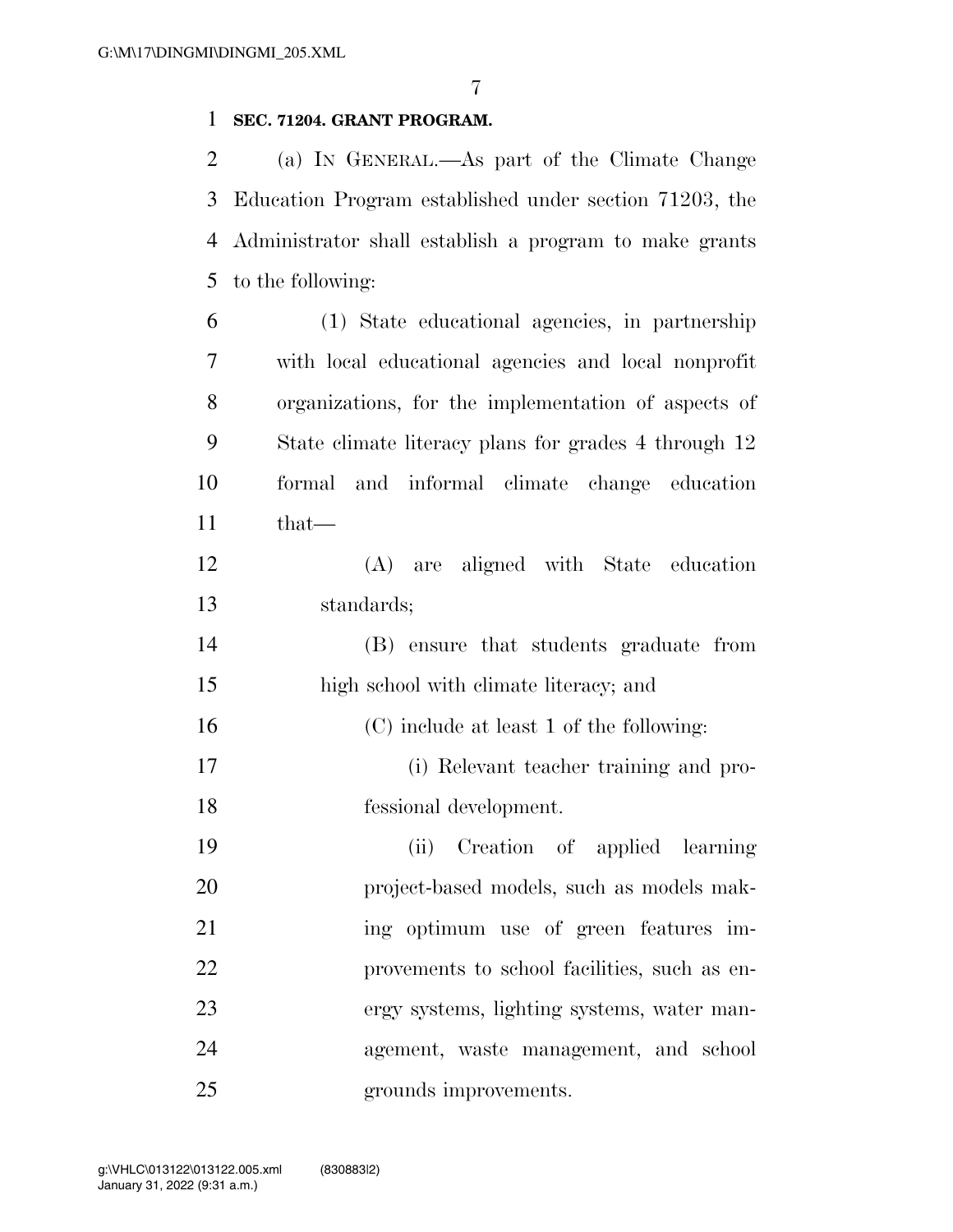| $\mathbf{1}$   | (iii) Incorporation of climate change                   |
|----------------|---------------------------------------------------------|
| $\overline{2}$ | mitigation and green technologies into new              |
| 3              | and existing career and technical education             |
| $\overline{4}$ | career tracks and work-based learning ex-               |
| 5              | periences, including development of part-               |
| 6              | nerships with labor organizations, trade or-            |
| 7              | ganizations, and apprenticeship programs.               |
| 8              | (2) Institutions of higher education and net-           |
| 9              | works or partnerships of such institutions to engage    |
| 10             | teams of faculty and students to develop applied cli-   |
| 11             | mate research and deliver to local communities di-      |
| 12             | rect services related to local climate mitigation and   |
| 13             | adaptation issues, with priority given to projects      |
| 14             | $that$ —                                                |
| 15             | (A) foster long-term campus-community                   |
| 16             | partnerships;                                           |
| 17             | (B) show potential to scale work beyond                 |
| 18             | the grant term;                                         |
| 19             | (C) are inclusive for all segments of the               |
| 20             | population; and                                         |
| 21             | (D) promote equitable and just outcomes.                |
| 22             | (3) Professional associations and academic dis-         |
| 23             | ciplinary societies for projects that build capacity at |
| 24             | the State and national levels for continuing edu-       |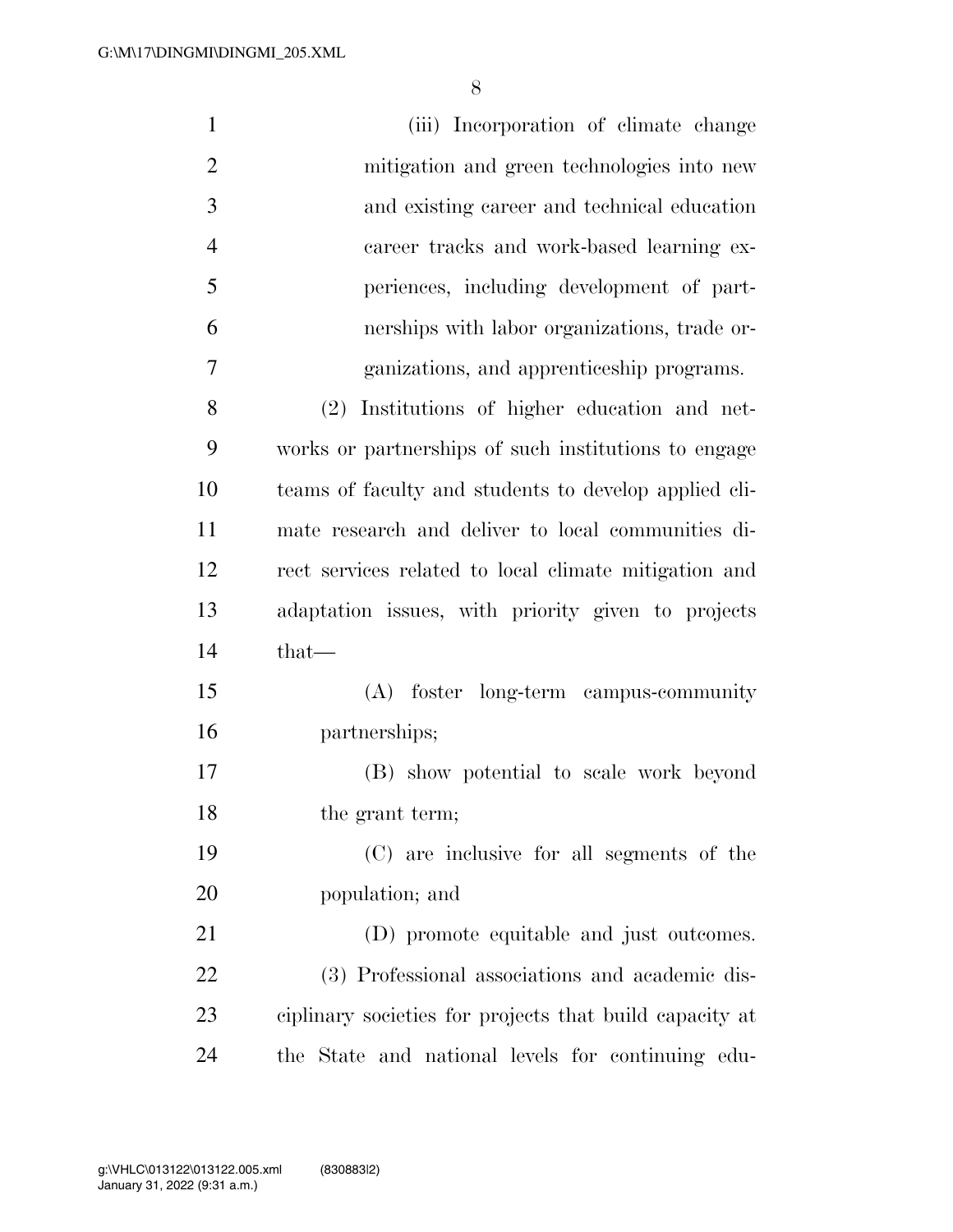cation by practicing professionals and the general public in green economy fields.

 (4) Youth corps organizations to engage in community-based climate mitigation and adaptation work that includes a substantive educational compo-nent.

 (b) CONSULTATION.—The Administrator shall annu- ally consult with other relevant agencies of the Federal Government to determine ways in which grant making under subsection (a) can enhance and support other na- tional climate education and training and environmental justice goals.

 (c) ENVIRONMENTAL JUSTICE COMMUNITIES.—The Administrator shall ensure that 40 percent of all funds appropriated for grants under paragraphs (2) and (4) of subsection (a) are directed into environmental justice com-munities.

 (d) COMMUNITIES OF PRACTICE.—The Adminis- trator shall establish communities of practice with respect to each of paragraphs (1) through (4) of subsection (a) in order to accelerate learning.

#### **SEC. 71205. REPORT.**

 Not later than 2 years after the date of the enact- ment of this Act, and annually thereafter, the Adminis-trator shall submit to Congress a report that evaluates the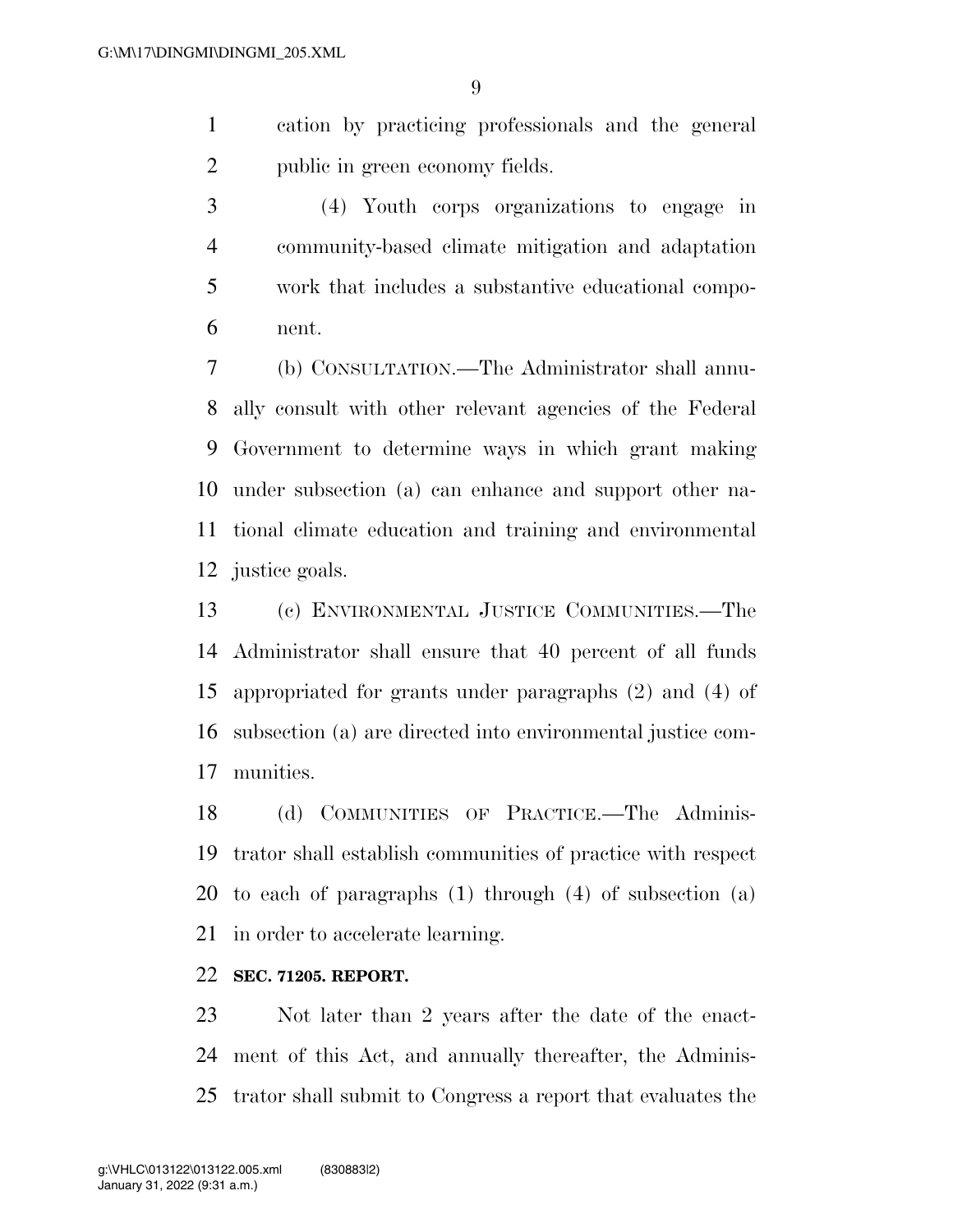scientific merits, educational effectiveness, and broader ef-

fects of activities carried out under this title.

#### **SEC. 71206. AUTHORIZATION OF APPROPRIATIONS.**

 (a) IN GENERAL.—There is authorized to be appro- priated to the National Oceanic and Atmospheric Adminis- tration to carry out this title \$50,000,000 for each of fis-cal years 2022 through 2027.

 (b) ALLOCATION OF AMOUNTS FOR GRANT PRO-GRAM.—

 (1) IN GENERAL.—Amounts appropriated to carry out the grant program required by section 71204(a) shall be allocated as follows:

 (A) Not less than 40 percent and not more than 60 percent for grants made under para-graph (1) of such section.

 (B) Not less than 20 percent and not more 17 than 40 percent for grants made under para-18 graph (2) of such section.

 (C) Not less than 5 percent and not more 20 than 20 percent for grants made under para-21 graph (3) of such section.

22 (D) Not less than 5 percent and not more 23 than 20 percent for grants made under para-24 graph (4) of such section.